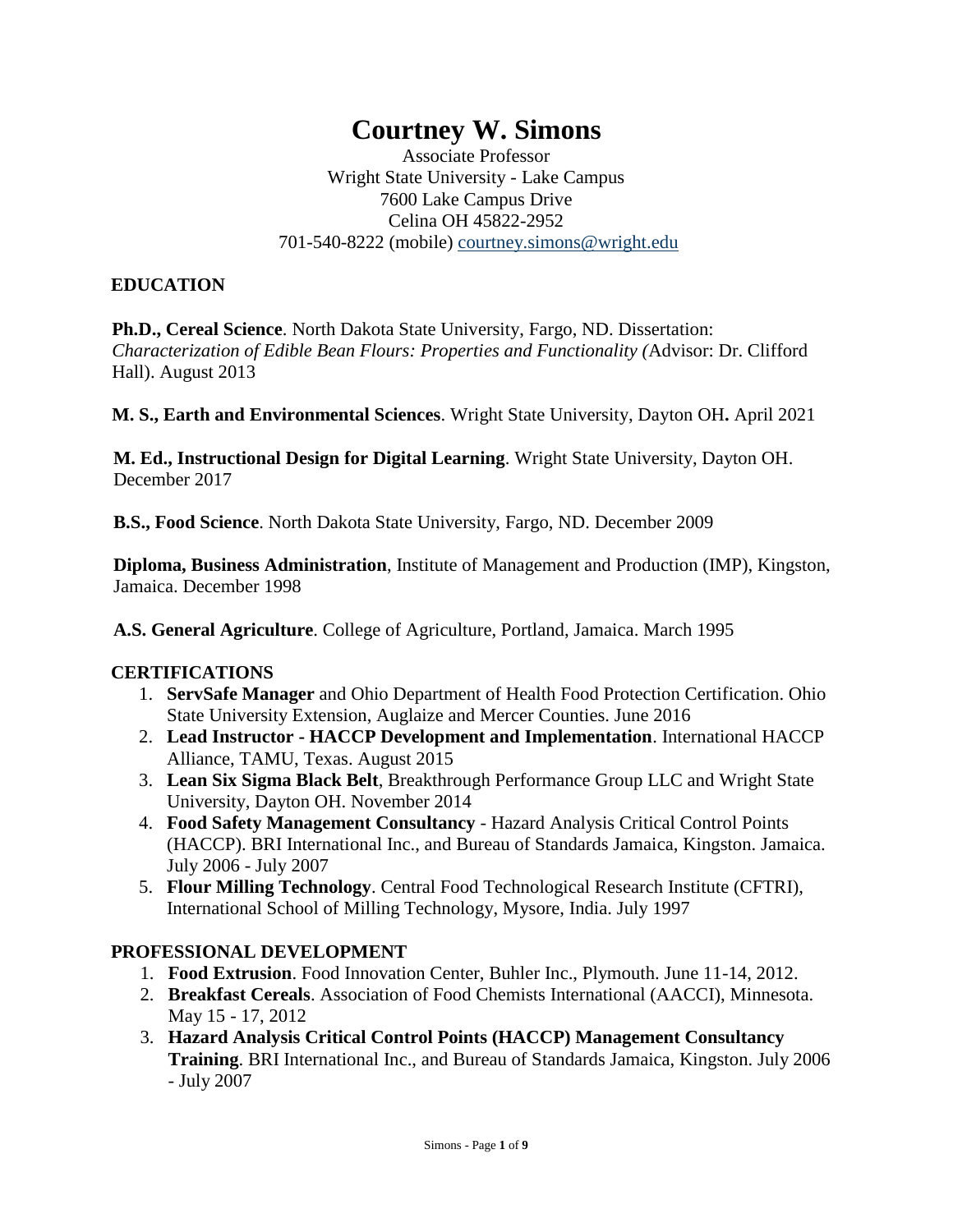- **4. Principles of Food Science and Engineering, Quality Assurance and Agri-Business**. HEART/National Training Agency, Clarendon, Jamaica. September 6 – 15, 2006
- 5. **HACCP Food Safety Systems Auditing Skills**. BRI International and Environmental Solutions Limited, Kingston Jamaica. March 13 – 17, 2006
- 6. **HACCP II: Development of your HACCP Plan**. Bureau of Standards Jamaica, Kingston, Jamaica, May 23 - 27, 2005
- 7. **HACCP I - Documenting your HACCP Prerequisite Program**. Bureau of Standards Jamaica, Kingston, Jamaica. March 29 – April 2, 2004
- 8. **Intermediate Certificate in Hazard Analysis**. Bureau of Standards Jamaica/Chartered Institute of Environmental Health, Kingston, Jamaica. June 13, 2003
- 9. **Food Safety and International Trade**. Ministry of Commerce, Science and Technology, Jamaica, and the Swedish Board for Accreditation and Conformity Assessment. January 27 - 30, 2003
- 10. **Principles of Thermal Process Control, Acidification and Container Closure Evaluation**. Better Process Control School, University of the West Indies, Kingston, Jamaica. January 4 – 8, 1999
- 11. **Baking Technology**. University of Agricultural Sciences Bakery Training Unit, Bangalore, India. October - December 1997
- 12. **Quality Control in Industry** Introduction to Quality Management and Quality Control. Jamaica Bureau of Standards, Kingston Jamaica. October 1999

# **PROFESSIONAL APPOINTMENTS**

- **Associate Professor,** Wright State University Lake Campus, Celina OH. 2020 present. Academic year appointment: Teaching (70%), Research (20%) and Service (10%).
- **Assistant Professor,** Wright State University Lake Campus, Celina OH. 2014 2020. Academic year appointment: Teaching (70%), Research (20%) and Service (10%).
- **Lecturer,** Wright State University Lake Campus, Celina OH. 2013 2014 Academic year appointment: Teaching (90%), and Service (10%).

**Agro-Processing Instructor**, Ebony Park Academy HEART/NTA, Clarendon, Jamaica. 2004 – 2007

- Provided instruction and training to agro-processing students
- Supervised operations of agro-processing pilot plant
- **Food Safety Trainer/Consultant**, Food Safety Training and Consultancy, Kingston, Jamaica.  $2003 - 2004$ 
	- Provided food safety training and HACCP consultation to food processing companies in Jamaica

**Regulatory Inspector**, Bureau of Standards Jamaica, Kingston, Jamaica. 2000 – 2003

**Exercise** Inspected food processing facilities and ports of entry for compliance with food and labelling laws and regulations

**Laboratory Technician**, Food Technology Institute, Scientific Research Council, Kingston,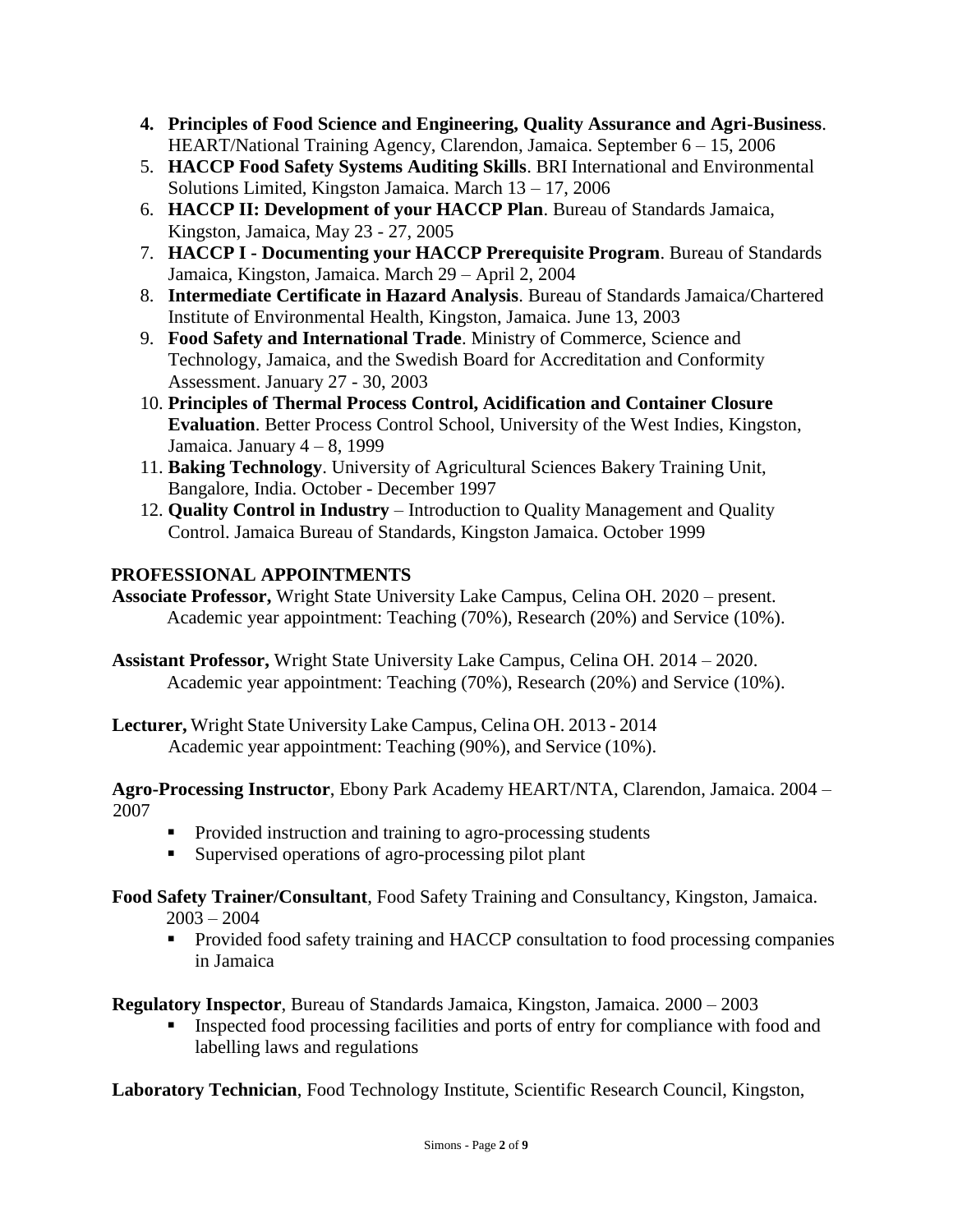Jamaica. 1995 – 2000

- Developed new value-added products from local foods
- Trained cottage-scale food processors in various food processing techniques
- Inspected retort vessels for compliance with food canning regulations

#### **TEACHING EXPERIENCE Wright State University, Lake Campus, Celina OH. 2013 – present**

#### *Program Curriculum Development*

- Bachelor of Technical Study in Food Systems Management
- Associate of Technical Study in Food Science
- Certificate in Food Systems Management

#### *Course Development*

- 1. FAS 2000 Introduction to Food Science
- 2. FAS 2110 Food Processing Unit Operations
- 3. FAS 2120 Food Processing Unit Operations Laboratory
- 4. FAS 2300 Food Plant Sanitation and HACCP
- 5. FAS 4100 Food Laws and Regulations
- 6. FAS 4300 Lean Six Sigma in Food Manufacturing
- 7. FAS 2200 Advanced Food Processing Unit Operations
- 8. FAS 2210 Advanced Food Processing Unit Operations Laboratory
- 9. FAS 2150 Principles of Food Process Engineering
- 10. FAS 2160 Principles of Food Process Engineering Laboratory
- 11. FAS 2400 Food Microbiology
- 12. FAS 2410 Food Microbiology Laboratory
- 13. FAS 2500 Food Chemistry and Analysis
- 14. FAS 2510 Food Chemistry and Analysis Laboratory
- 15. FAS 4000 Cereal Technology
- 16. FAS 4200 Food Product Development

#### *Instruction*

- 1. BMB 4001 Fundamentals of Biochemistry
- 2. BIO 1050 Biology of Food
- 3. BIO 1060 Global Ecology and Diversity
- 4. BIO 1070 Health and Disease
- 5. CHM 1020 Elementary Organic Chemistry
- 6. CS 1000 Technology and Society
- 7. FAS 2000 Introduction to Food Science
- 8. FAS 2020 Introduction to Food Science Laboratory
- 9. FAS 2110 Food Processing Unit Operations
- 10. FAS 2120 Food Processing Unit Operations Laboratory
- 11. FAS 2300 Food Plant Sanitation and HACCP
- 12. FAS 4100 Food Laws and Regulations
- 13. FAS 4790 Human Nutrition
- 14. OL 3030 Interpersonal Skills for Leaders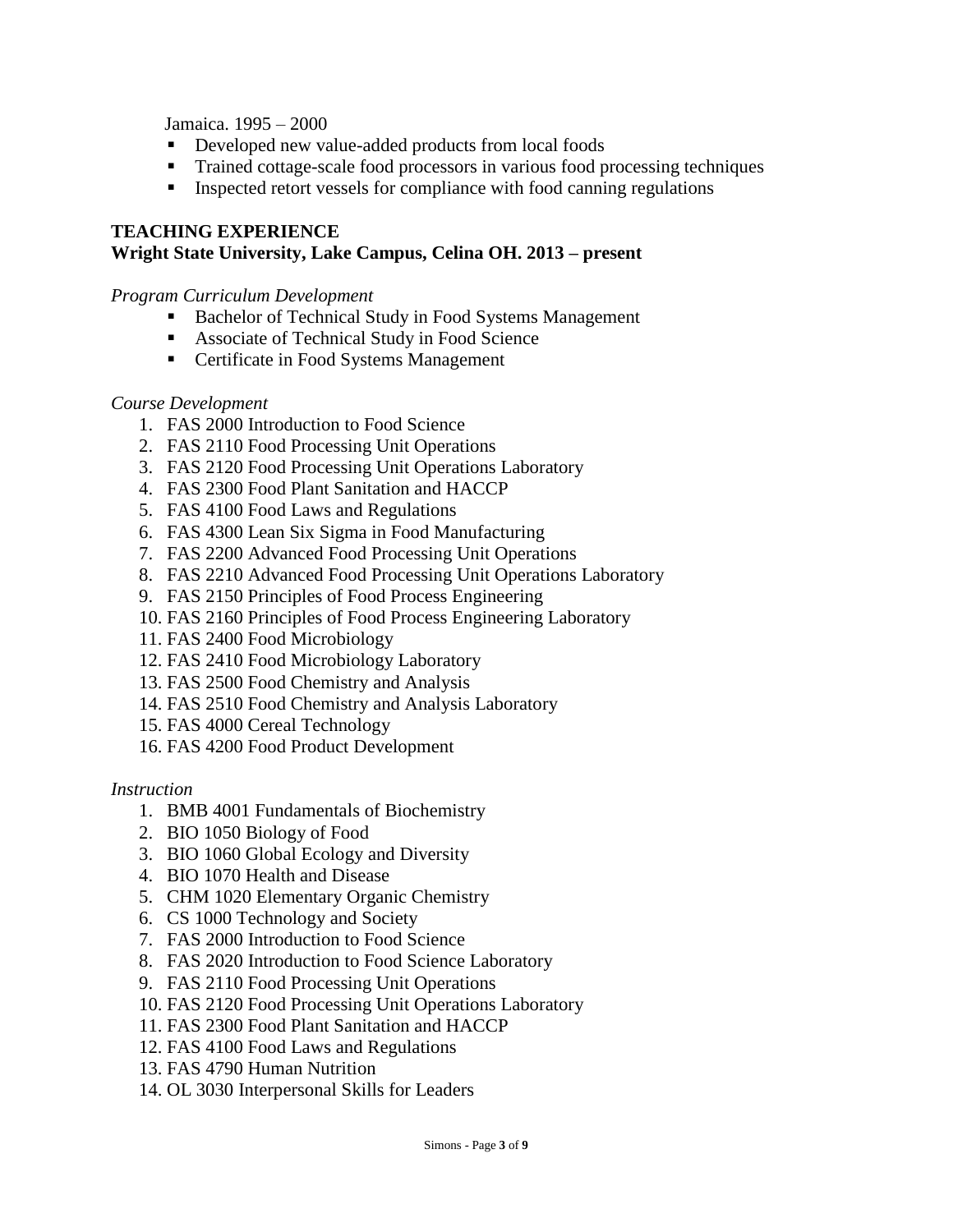# **UNDERGRADUATE CLASS RESEARCH PROJECT SUPERVISION**

Presented at the 2022 Lake Campus Research Symposium (Bio 1070 Course)

- 1. Food waste contains antibacterial properties
- 2. Effect of cigarette smoking on toxic waste buildup in simulated lung
- 3. People with greater muscle strength have a faster reaction time
- 4. Just sanitizing your hands can be more effective than washing them
- 5. Self-reported cardiovascular fitness of a population of undergraduate students

## **UNDERGRADUATE STUDENT RESEARCH PROJECT SUPERVISION**

Presented at the 2022 Lake Campus Research Symposium (Bio 1070 Course)

- 1. Restroom sink handles have more bacteria than toilet handles (Siebeneck, Westgerdes, Ontrop, Sheipline, and Klenke)
- 2. A comparison of bacterial contamination in three types of face masks (Gangwer, Rammel, Hamilton, Duncan, and Livingston)
- 3. Germs on cellular phones compared to public toilet seats (Griesdaorn, Koeper, Mullins, and Teeters)

## **REFEREED ARTICLES**

- 1. **Simons, C. W**., Hall, C. and Vatansever, S. 2018. Production of resistant starch (RS3) from edible bean starches. J Food Process Preserv. 42(4), 1.
- 2. **Simons, C. W**., Hall, C. 2018. Consumer acceptability of gluten-free cookies containing raw, cooked and germinated pinto bean flours. Food Sci. Nutr. 6(1), 77–84.
- 3. **Simons, C. W.**, Hall, C. and Biswas, A. 2017. Characterization of Pinto Bean High-Starch Fraction after Air-Classification and Extrusion. J Food Process Preserv. 41(6).
- 4. **Simons, C. W.**, Hunt-Schmidt, E., Simsek., Hall, and C. Biswas, A. 2014. Texturized Pinto Bean Protein Fortification in Straight Dough Bread Formulation. Plant Foods Hum Nutr. 69(1)
- 5. **Simons, C. W.**, Hall, C., Tulbek, M., Mendis, M., Heck, T., and Ogunyemi, S. 2014. Characterization and acceptability of extruded pinto, navy and black beans. Journal of the Science of Food and Agriculture. 95(11), 2287–2291.
- 6. **Simons, C. W.**, Hall, C. and Tulbek, M. 2012. Effect of Extruder Screw Speed on Physical Properties and In Vitro Starch Hydrolysis of Pinto, Navy, Red and Black Bean Extrudates. Cereal Chem. 89(3):176–181

## **CONFERENCES**

- 1. **Simons, C.W**. and Ciampaglio, C. Simpler Method to Compare Starch Hydrolysis Rate and In Vitro Expected Glycemic Index of Flours. Cereal and Grains Conference (Online). October 2020
- 2. **Simons, C. W.**, Osorno, J. M. and Fuelling, L. Color Does Not Predict Anthocyanin Content in Canned Black Beans. Cereal and Grains Conference (Online). October 2020
- 3. **Simons, C. W**. Teaching the Scientific Method. 3rd Annual Mercer County Professional Learning Conference, Parkway Local Schools, Rockford OH. October 2019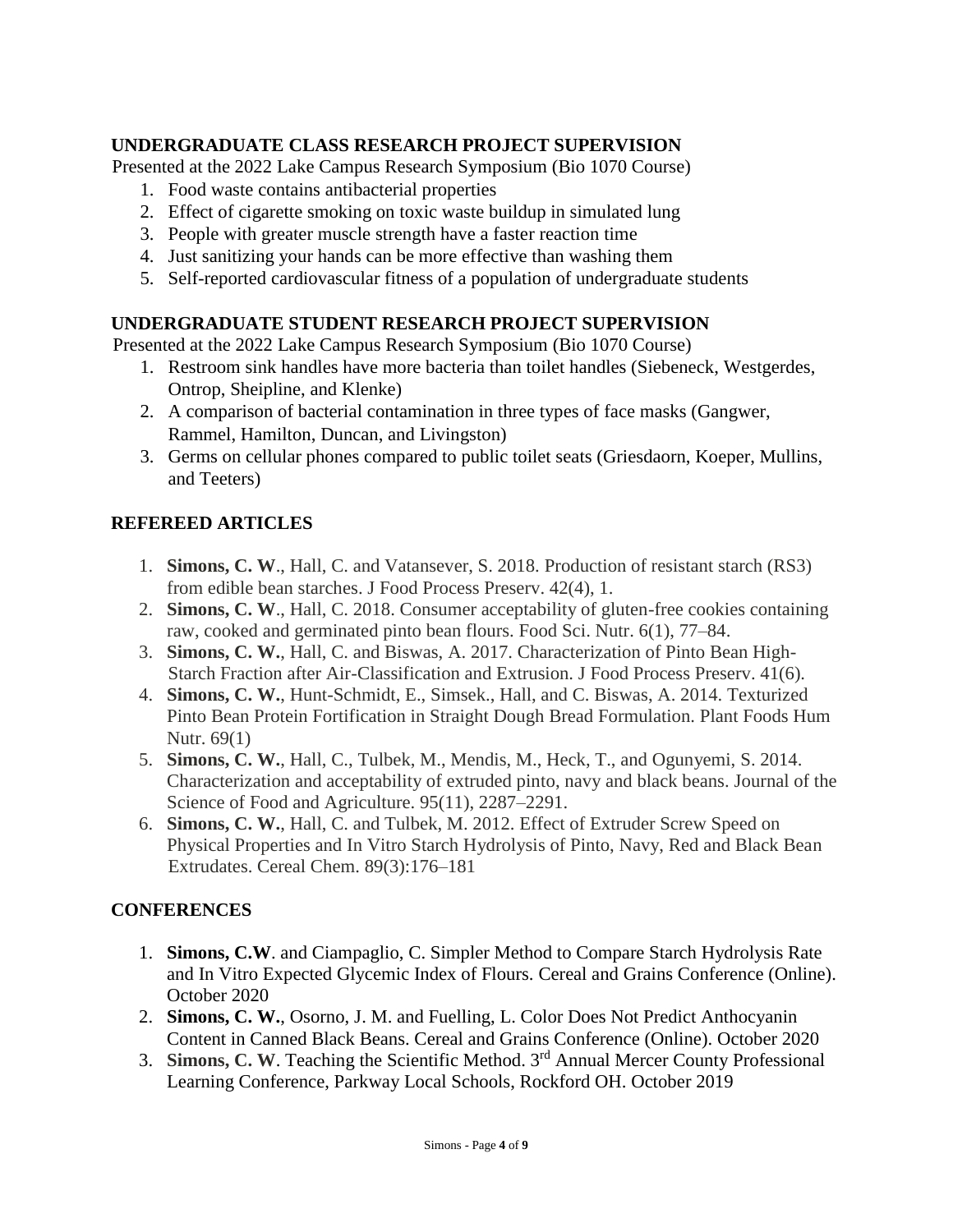- 4. **Simons, C. W**. and Nathan, H. Effect of Pinto Bean Starch Fortification on Bread Texture and Glycemic Index. AACC International Conference, London, UK. October 2018
- 5. **Simons, C. W.** and Nathan, H. Process for Making Resistant Starch from Pinto Beans. AACC International Conference, London, UK. October 2018
- 6. Nathan, H., Stachler, M., and **Simons, C. W**. Milling and fractionation of pulse flours. Lake Campus Annual Research Symposium, Celina, Ohio. April 2018
- 7. Nathan, H., and **Simons, C. W**. Color evaluation of canned black beans. Lake Campus Annual Research Symposium, Celina, Ohio. April 2018
- 8. **Simons, C. W**. Instructional design for online learning. Lake Campus Annual Research Symposium, Celina, Ohio. April 2018
- 9. **Simons, C. W**. Competency-Based Education: A New Pedagogical Model. Lake Campus Annual Research Symposium, Celina, Ohio. April 2018
- 10. **Simons, C. W.** and Hall C. Production of resistant starch (RS3) from edible bean starches. AACC International Conference, San Diego, California. October 2017
- 11. Stevenson, M., Hennon, M. and **Simons, C. W**. Effect of centrifugal mill speed on particle size and characteristics of pinto bean flour. Lake Campus Annual Research Symposium, Celina, Ohio. April 2017
- 12. Barrett, L. and **Simons C. W**. How does the quality of Plenish® high oleic soybean oil compare to four other commodity oils? Lake Campus Annual Research Symposium, Celina, Ohio. April 2017
- 13. **Simons, C. W.** and Hall, C. Sensory Evaluation of Gluten-Free Cookies Made with Pinto Beans. Savannah Georgia. October 2016
- 14. **Simons, C. W.**, Hall, C. and Osorno, J. Growing location of Lariat pinto beans and effect on lipoxygenase activity and grassy flavors. AACC International Conference, Albuquerque, New Mexico. October 2013
- 15. **Simons, C. W.**, Hunt-Schmidt, E., Simsek, S. and Hall, C. Texturized pinto bean protein optimization in straight dough bread formulation. Institute of Food Technologists (IFT) Conference, Las Vegas, NV. June 2012
- 16. **Simons, C. W.** Properties of edible bean flours and their application in food processing. The 9th Canadian Pulse Research Workshop, Ontario, Canada. 2012
- 17. **Simons, C. W.**, Hall, C., and Tulbek, M. Composition and properties of pinto bean flour subjected to air classification and extrusion. AACC International Conference, Hollywood, Fl. October 2012
- 18. **Simons, C. W.**, Hall, C., Tulbek, M. Characterization and acceptability of pinto, navy and black bean extrudates. AACC International Conference, Palm Springs, CA. October 2011
- 19. **Simons, C. W.**, Jeradechachai, T., Manthey, F. A. and Hall, C. Effect of additives on yellow pea gluten-free pasta processing parameters and product quality. AACC International Conference, Palm Springs, CA. October 2011
- 20. **Simons, C. W.**, Hall, C. and Tulbek, M. Effects of extruder speeds on physical properties and in vitro starch digestibility of pre-cooked edible beans. AACC International Conference, Savannah, GA. October 2010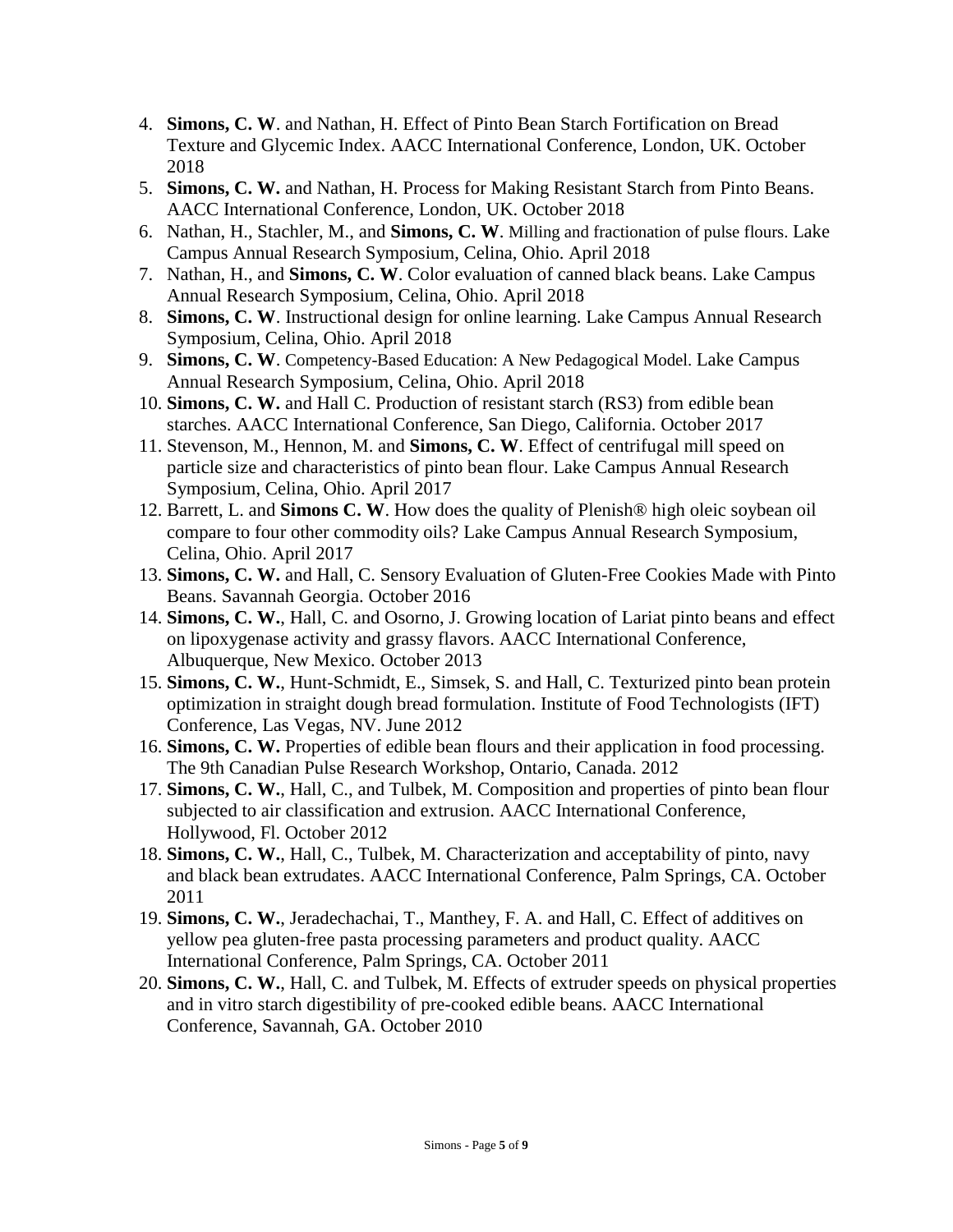## **INVITED TALKS**

- 1. Integrating Food Science in Your Curriculum. Oral presentation at the Ohio Association of Family and Consumer Sciences (OAFCS) annual Conference. Eastland Career Center, Groveport OH. July 2019
- 2. Chemistry Department Seminar on Characterization of Edible Bean Flours: Properties and Functionality. Wright State University Dayton Campus, 165 Brehm Laboratory. February 2015
- 3. Food Science: The 'Wright' Approach. Oral presentation at the 2014 Annual Mid America Food Processors Association. March 2014
- 4. Food: From Farm to Fork. Mercer County Agriculture Breakfast. Celina, OH. October 2013
- 5. Food Preservation and Storage for Backyard Farmers and Home Economic Teachers training workshop. Alberta Lake Hodge Comprehensive School, The Quarter, Anguilla. April 2007

#### **NON-REFEREED PUBLICATIONS**

- 1. Food processing technical manuals developed for the National Council on Technical Vocational Education Training (NCTVET), Kingston, Jamaica. 2007
	- Carry Out Retort and Cooling Down Operations
	- Prepare/Process Pickled and Salted Products
	- Manage Quality Control System
	- Operate a Form Fill and Seal Process
	- Operate a Drying Process
	- Control Labeling and Packaging Operations
- 2. Food preservation technical training manual developed for the Caribbean Food and Nutrition Institute (CFNI) for use in training workshop for "Backyard Farmers and Home Economic Teachers". Training delivered at Alberta Lake Hodge Comprehensive School, The Quarter, Anguilla. April 23-25, 2007

#### *Newspaper Articles*

The Spectrum (a campus newspaper), North Dakota State University, Fargo ND

- 1. Simon Says: Tips for New Research Assistants, Thursday, April 23, 2012.
- 2. The Missing Link: Rewiring the Subconscious, September 16, 2011.
- 3. Millionaire Professors, September 2, 2011.
- 4. GRE Does Not Matter, August 26, 2011.
- 5. Getting Funded in College, October 17, 2010.
- 6. Don't Forget to Dream, October 5, 2010.
- 7. Expanding Your Network, October 1, 2010.
- 8. Community Inclusiveness, September 27, 2010.
- 9. Getting Hired on the Fast Track, September 24, 2010.
- 10. Brain Drain: Remembering Home, September 21, 2010.
- 11. You Do Not Need Money to Apply for College, September 17, 2010.
- 12. Become A CEO in College, September 14, 2010.
- 13. The Right Advisor Makes All the Difference, September 10, 2010.
- 14. Abounding on Scraps, September 3, 2010.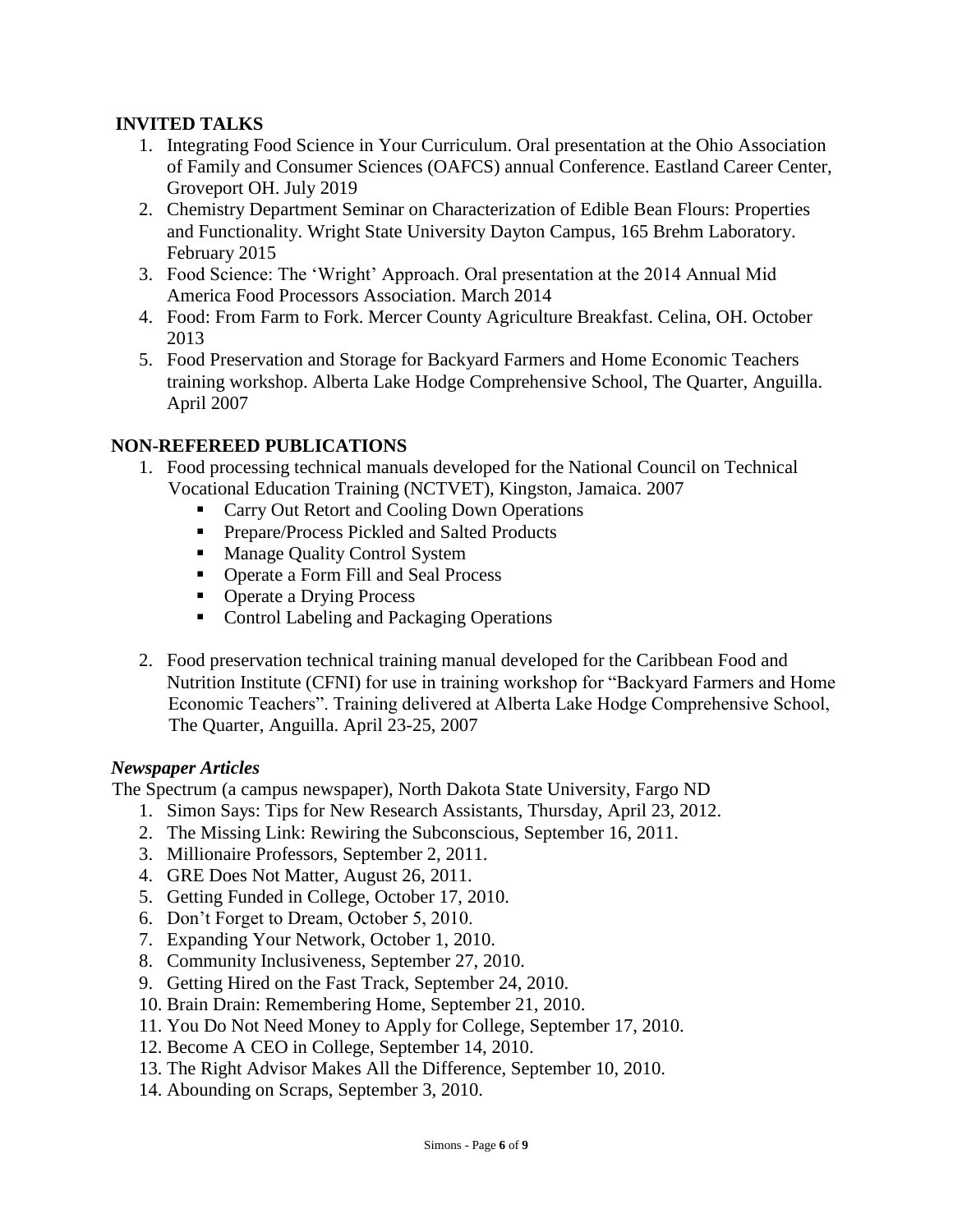15. A PhD Is Not Enough: Strategies for Success Beyond Graduate School, August 30, 2010.

# **GRANTS**

Wright State University – Lake Campus, Celina OH Total Funding: **\$7,398.00**

- 1. Western Ohio Education Foundation (WOEF) Board to provide STEM Research Internship opportunities to high school students. Amount: **\$1500**. (My Role: PI). October 2018
- 2. Western Ohio Education Foundation (WOEF) Board to provide STEM Research Internship opportunities to high school students. Amount: **\$1500**. (My Role: PI). June 2018
- 3. Functional properties and application of resistant starches (RS3) made from pulse starches. Amount: **\$1000**. (My Role: PI). October 2017
- 4. Functional properties of resistant starches and modified protein extracts from edible beans. Amount: **\$1100**. (My role: PI). October 2016
- 5. Sensory Properties of germinated and dry roasted pinto beans. Amount: **\$2298**. (My role: PI). April 2015

## **ACADEMIC SCHOLARSHIP AWARDS**

## **North Dakota State University, Fargo ND**

Total Funding**: \$83,720.00** 

- 1. Minnesota Section IFT Graduate Scholarship Award **(\$1000)** for strong academic standing and involvement in IFT and other activities. Institute of Food Technologists – Minnesota Section, March 2012
- 2. Len Sibbitt Scholarship for graduate scholastic achievement, leadership, and interest in pursuing cereal science **(\$145)**. March 2012
- 3. College of Agriculture, Food Systems, and Natural Resources Frank Bain Dissertation Fellowship **(\$20,000)**, NDSU, Fargo ND. March 2012
- 4. Department of Cereal and Food Sciences, Frank Bain Graduate Student Scholarship **(\$1400)**. March 2012
- 5. Len Sibbitt Scholarship for graduate scholastic achievement, leadership and interest in pursuing advanced degree **(\$1400)**. March 2012
- 6. Poster Competition First Place Winner **(\$1000)**. Texturized pinto bean protein optimization in straight dough bread formulation, Marketing and Management Division, IFT Conference, Las Vegas, NV. June 2012
- 7. Travel Award (\$500) to attend conference presentation. 9<sup>th</sup> Canadian Pulse Research Workshop. Awarded by the Scientific Committee of the 9<sup>th</sup> Canadian Pulse Research Workshop, Niagara Falls, Canada. September 2012
- 8. Travel Award **(\$500)** to attend conference presentation. AACC International Conference, Hollywood, Fl. Awarded by North Dakota State University Development Foundation. October 2012
- 9. Minnesota Section IFT Graduate Scholarship Award **(\$1000)**. Institute of Food Technologists – Minnesota Section, March 2011
- 10. Minnesota Section IFT Travel Scholarship Award to attend IFT annual Meeting and Food Expo **(\$275)**. Institute of Food Technologists – Minnesota Section, March 2011.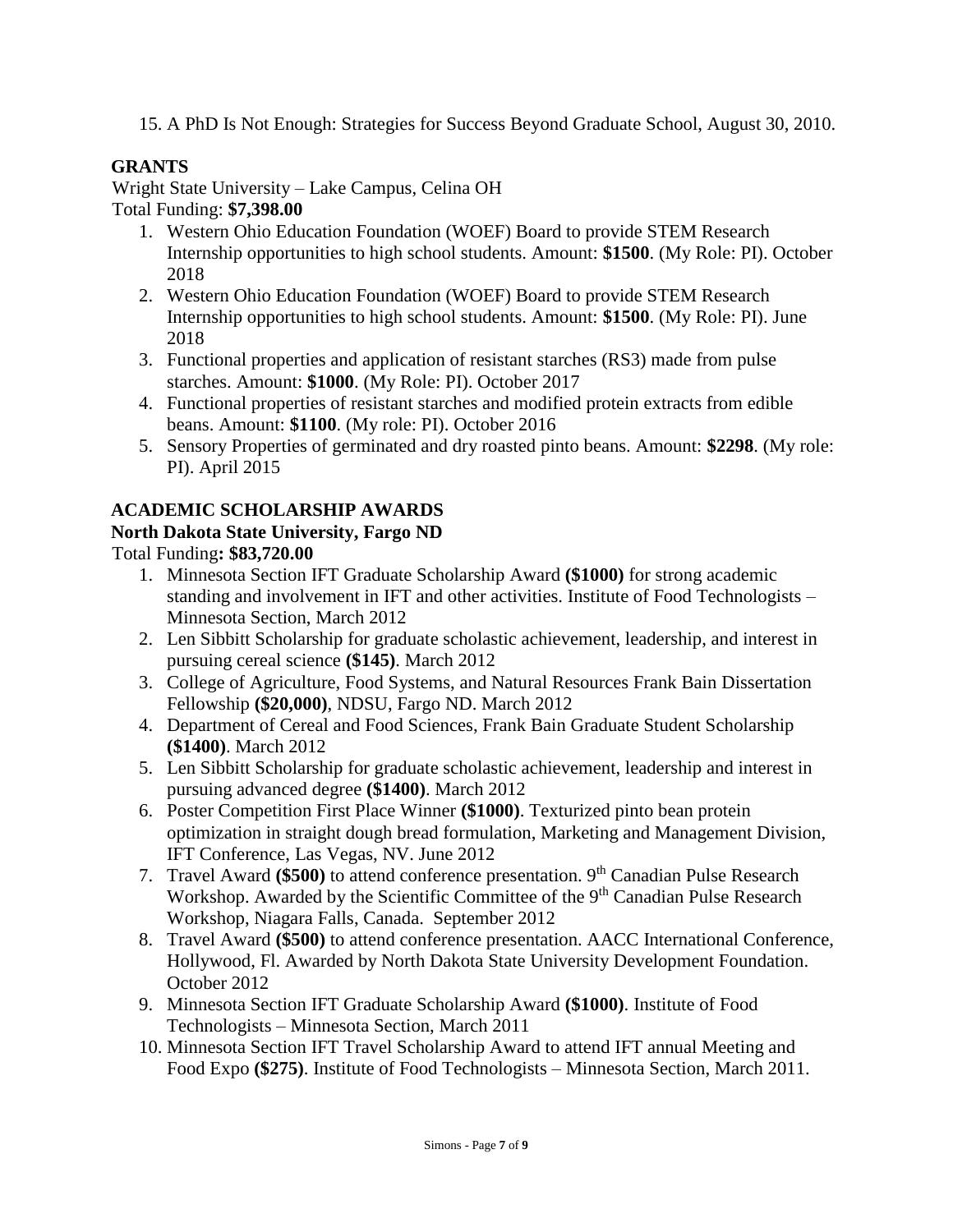- 11. Travel Award to attend conference presentation **(\$500)**. AACC International Conference, Palm Springs, CA. Awarded by the Department of Cereal and Food Sciences. November 2011
- 12. Competitive international undergraduate Academic Scholarship for study in food science. Organization of American States (OAS) **(\$56,000)**. January 2008

#### **PERFORMANCE AWARDS**

- 1. Outstanding Faculty Mentor Award, Summer Undergraduate Research STEM Program. North Dakota State University, Fargo, ND. July 2011
- 2. Instructor Quality Service Award Nomination. One of twelve candidates nominated from National Teaching Award. HEART/National Training Agency. Kingston, Jamaica. November 2006
- 3. Certificate of Recognition for Outstanding Performance. Food Technology Institute, Scientific Research Council, Kingston Jamaica. December 1999

# **SERVICE Wright State University, Lake Campus, Celina OH**

#### *Professional*

- 1. Faculty review panel member for the Food Science Career Technical Assurance Guide (CTAG). Ohio Department of Education (2020)
- 2. Invited reviewer for manuscripts for the following peer reviewed journals:
	- *Journal of Food Processing and Preservation (2019)*
	- *International Journal of Food Properties (2019)*
	- *Journal of the Science of Food and Agriculture (2019)*
	- *Foods* (2019)
	- *Trends in Food Science and Technology (2018)*
	- *Journal of Food Science and Nutrition (2016)*
	- *Cereal Chemistry Journal (2016)*
	- *Journal of Food Science and Nutrition (2015)*
- *3.* Subject Matter Expert (SME) review of new food science program. Competitive consulting contract awarded by Lorain Community College. May 2018
- *4.* Conference Session Moderator: Annual Ohio Association of Two-Year Colleges.
- *5.* (OATYC) Conference. Wright State University Lake Campus. October 2014
- *6.* Judge for Graduate Student Technical Writing Competition. Institute of Food Technologist (IFT) - Education, Extension and Outreach. 2014 & 2015
- *7.* Review and validation of food science test questions for Ohio Department of Education (ODE) food science test bank. Ohio State University College of Education and Human Ecology, Columbus, OH. June 12, 2014.

#### *University Committees*

- 1. Search Committee for Vice President, Inclusive Excellence. Lake Campus Representative (Appointed). 2020
- 2. Promotions and Tenure Committee Member. 2020
- 3. Faculty Senate Member. 2013- present
- 4. Petitions Committee (Chair). 2017 present
- 5. Western Ohio Education Foundation (WOEF) Board Faculty Representative. 2017-2018